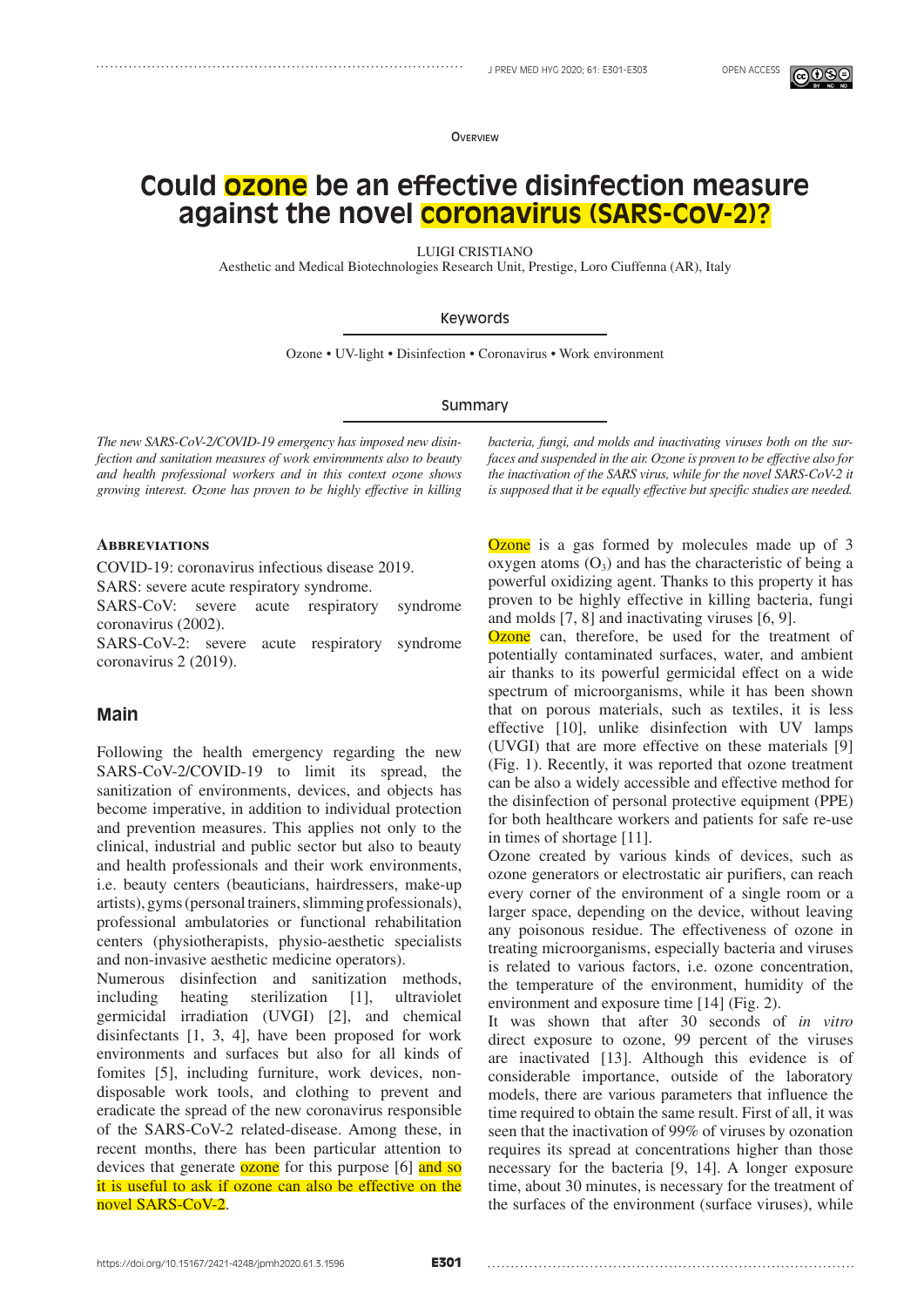Fig. 1. Disinfection and sanitization methods: differences between ozone, UV light and chemical disinfectants. The figure shows the main differences between ozone and UV light sanitization [1, 3, 4, 6, 10, 14-16].



Fig. 2. Effective ozone parameters on the microorganisms. The figure shows the ozone concentration (ppm) and time exposure (minutes) necessary to reduce the microbial load by 99% [7, 14, 17].



for any viral particles suspended in the air (airborne viruses) 8-10 minutes are enough to remove 99.9% of them [17]. Viruses in water are more susceptible to ozone inactivation and short contact time, about 1 min or little more, are sufficient to inactivate 99% of them [9, 18].

Virus inactivation is complicated by two factors. The first is the presence or not of an envelope: in fact, it seems that enveloped viruses are more sensitive to ozone than naked viruses [1, 19]. The second factor is that highly related viruses may exhibit different response kinetics to the same biocide due to the variation of structural or genomic components [16]. However, ozone has been shown to cause the inactivation of viruses by affecting various molecular targets.

Capsid surface proteins, as well as membrane receptors present on enveloped viruses, are the first targets of ozone because it reacts directly with amino acids and functional groups of proteins. This leads to various

consequences both on the structure of the virus, which is compromised, and on its infectious capacity because the specific viral receptors used by the virus to bind to host cells and invade them are altered. Furthermore, ozone damages the membranes of the enveloped viruses through peroxidation of phospholipids and generating numerous reactive oxygen species (ROS) capable of damaging also other viral macromolecules [9, 14, 20, 21]. In addition, ozone can inactivate viruses by causing damage to their genetic material, both DNA and RNA [14, 22]. The main mechanisms by which ozone acts on viruses, therefore, are due to the direct oxidation of various molecules and, indirectly, with the generation of ROS.

Ozone was shown to be highly effective to inactivate the SARS virus, in fact, it shows an inactivation rate not lesser than 99% [12]. The novel SARS-CoV2 (2019), an enveloped virus like all other coronaviruses, shows 80% of genome sequence similarity to SARS-CoV (2002)